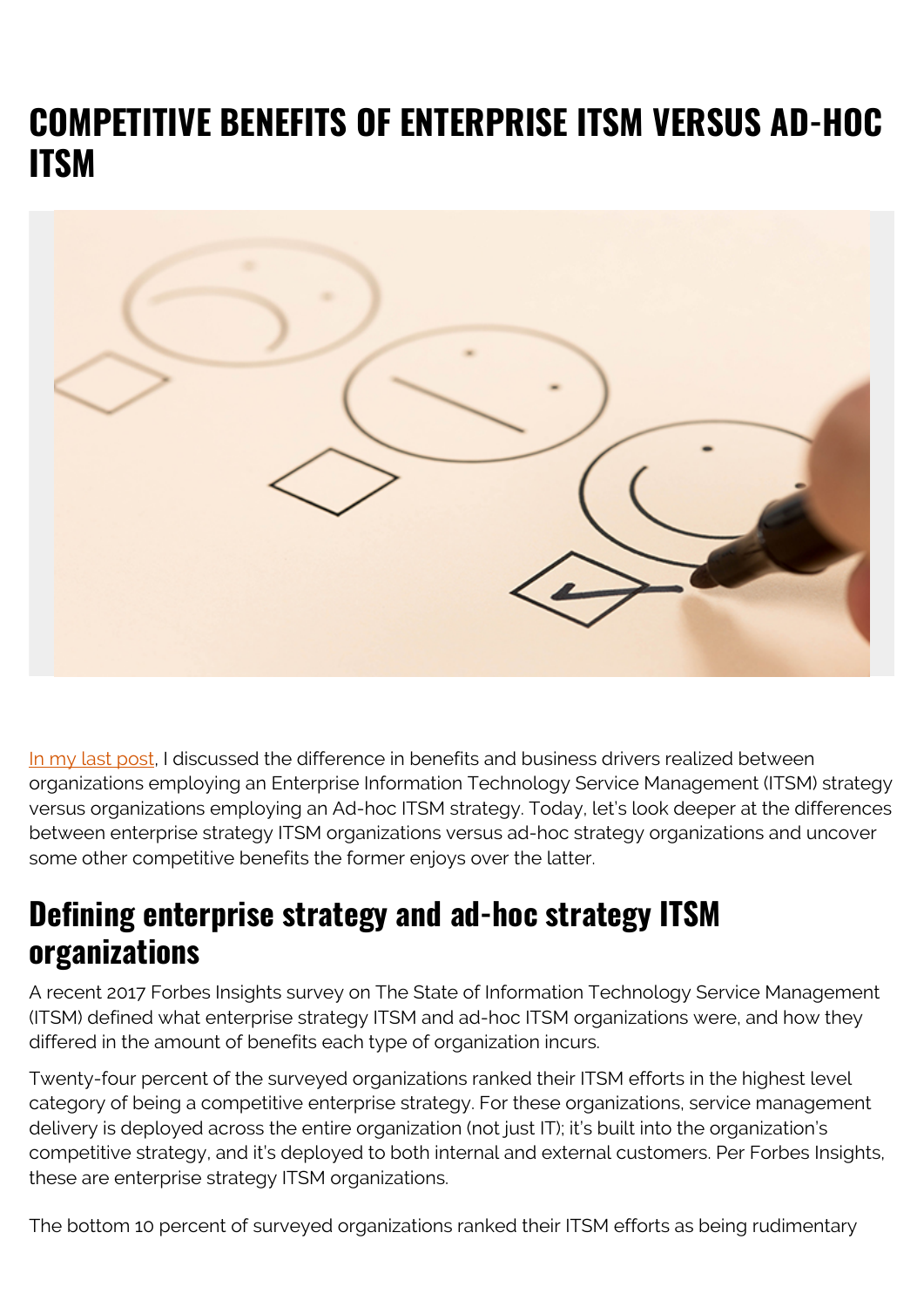and less advanced. Their ITSM efforts are newer and more likely implemented on a piecemeal or ad-hoc basis, rather than as a strategic direction for the company. These are the ad-hoc strategy ITSM organizations.

Here are some of the benefits enterprise strategy organizations enjoyed over ad-hoc strategy organizations.

## **Enterprise strategy ITSM organizations spend less IT staff time in ongoing maintenance and management**

Summarized from Figure 8 of the Forbes Insight survey, table 1 shows a breakdown of how much IT staff time enterprise versus ad-hoc strategy ITSM organizations spend on ongoing maintenance and management.

#### **Table 1: How much IT staff time enterprise versus ad-hoc strategy ITSM organizations spend on ongoing maintenance and management**

### **Amount of IT staff time spent on ongoing maintenance & management Percentage of respondents in each category**

|                                          | <b>Enterprise ITSM</b><br>organizations | <b>Ad-hoc ITSM</b><br>organizations | <b>Differential</b> |
|------------------------------------------|-----------------------------------------|-------------------------------------|---------------------|
| Less than 50% of IT staff time spent     | 63%                                     | 48%                                 | $+15%$              |
| More than 50% of IT staff time spent     | 29%                                     | 24%                                 | $+5\%$              |
| Don't know/unsure how much time<br>spent | 8%                                      | 28%                                 | $-20%$              |

A significant majority of enterprise strategy organizations spent less than 50 percent of their IT staff time on maintenance and managements versus ad-hoc strategy organizations (63 percent versus 48 percent). More enterprise organizations also spent more than 50 percent of their time on maintenance and management activities than their ad-hoc counterparts (29 percent versus 24 percent).

The other significant finding is that ad-hoc ITSM organizations were over three times as likely to not know or be unsure about how much IT staff time was spent on maintenance and management activities (28 percent for ad-hoc versus eight percent for enterprise organizations). This suggests that enterprise strategy organizations have a much clearer picture of what their management and maintenance costs are than their ad-hoc counterparts, and a greater number of enterprise organizations spend less than 50 percent of IT staff time on maintenance and management.

### **Enterprise strategy ITSM organizations are more aligned with the needs of their businesses**

As summarized from the Forbes Insight survey in table 2, 50 percent of *all* organizations (including enterprise strategy *and* ad-hoc strategy organizations) reported that their ITSM efforts were mainly focused on delivering IT services (37 percent) or on enabling IT to effectively function as a business (13 percent). The picture brightens a little bit for business integration as 41 percent of all organizations reported that their ITSM efforts are aligned with the requirements of selected business units. But only eight percent of all organizations reported that their ITSM effort is closely aligned with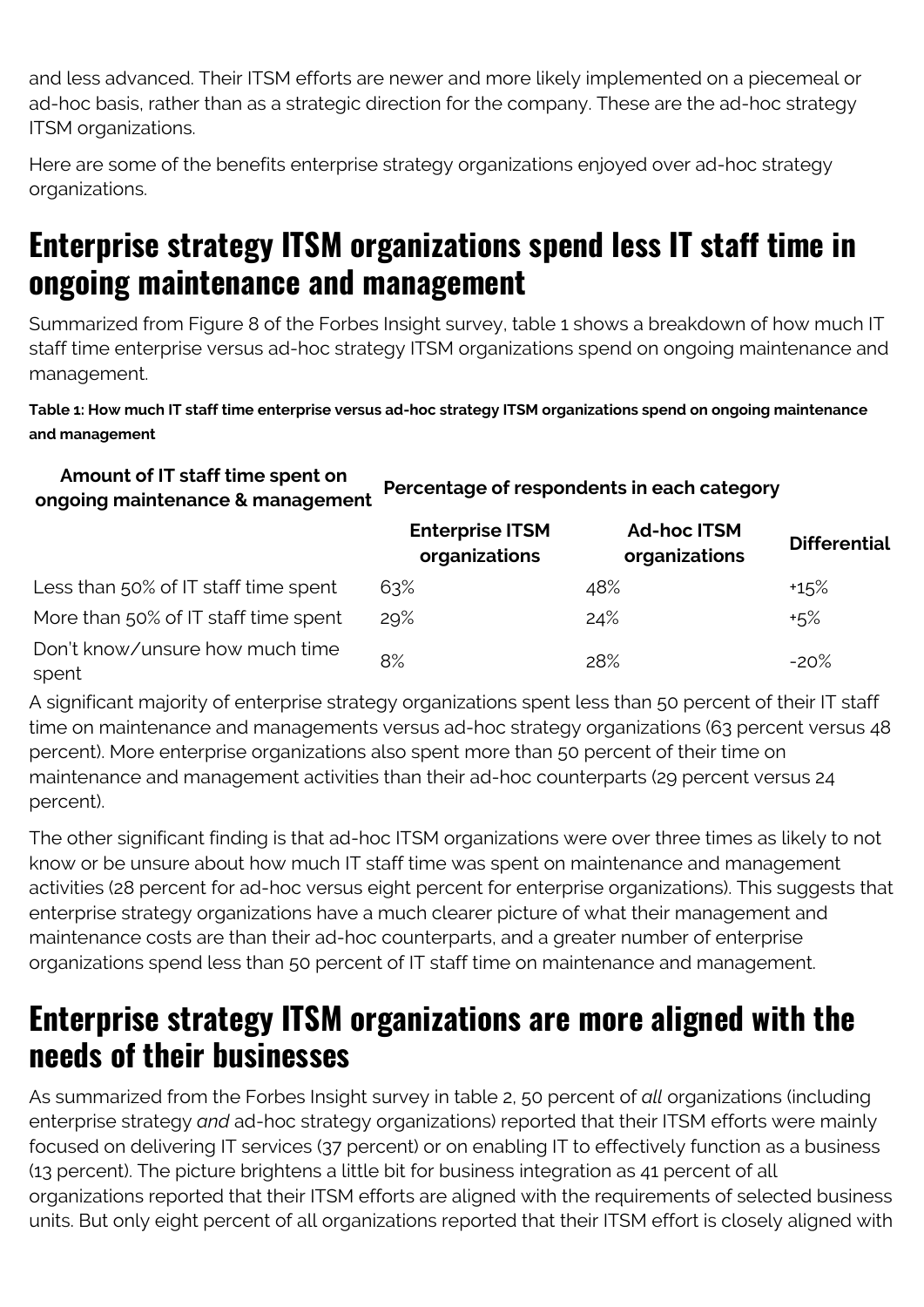the success of their overall business.

The picture changes significantly when you look at the survey responses received from enterprise strategy organizations versus ad-hoc strategy organizations. Both organizations have a big focus on delivering IT services and allowing IT to effectively function as a business, but enterprise strategy organizations also have a heavier focus on aligning their efforts with selected business units than adhoc strategy organizations do (25 percent versus 20 percent). Enterprise strategy organizations are also four times more likely to consider their ITSM efforts to be closely aligned with the success of their overall business than ad-hoc strategy organizations (17 percent versus four percent).

**Differential**

#### **Table 2: The state of ITSM efforts as it relates to the organization's business**

### **State of ITSM effort as it relates to the business Percentage of respondents in each category**

|                                                                                         | All<br>organizations | <b>Enterprise ITSM</b><br>organizations | <b>Ad-hoc ITSM</b><br>organizations | PINGI GHUQU<br><b>Enterprise to</b><br><b>Ad-hoc ITSM</b><br>organizations |
|-----------------------------------------------------------------------------------------|----------------------|-----------------------------------------|-------------------------------------|----------------------------------------------------------------------------|
| <b>ITSM</b> effort is focused on<br>delivering IT services at this 37%<br>time          |                      | 44%                                     | 56%                                 | $-12%$                                                                     |
| <b>ITSM</b> effort enables <b>IT</b> to<br>effectively function as a<br>business        | 13%                  | 13%                                     | 20%                                 | $-7%$                                                                      |
| ITSM effort is aligned with<br>the requirements of<br>selected business units           | 41%                  | 25%                                     | 20%                                 | $+5%$                                                                      |
| <b>ITSM</b> effort is closely<br>aligned with the success of 8%<br>our overall business |                      | 17%                                     | 4%                                  | $+13%$                                                                     |

### **Digital transformation, cloud computing, mobile computing, and big data analytics**

The two trends shown above (where enterprise strategy organizations have better control of maintenance and management costs and better alignment with business needs) are amplified when discussing the major computing trends of *digital transformation*, cloud computing, mobile computing, and big data analytics. Summarized again from the Forbes Insights survey, table 3 shows how both types of organizations responded when asked about the importance of ITSM to critical IT initiatives.

**Table 3: The importance of ITSM to IT initiatives, as reported by enterprise ITSM and ad-hoc ITSM organizations**

**Importance of ITSM to these IT initiatives**

**Percentage of respondents in each category**